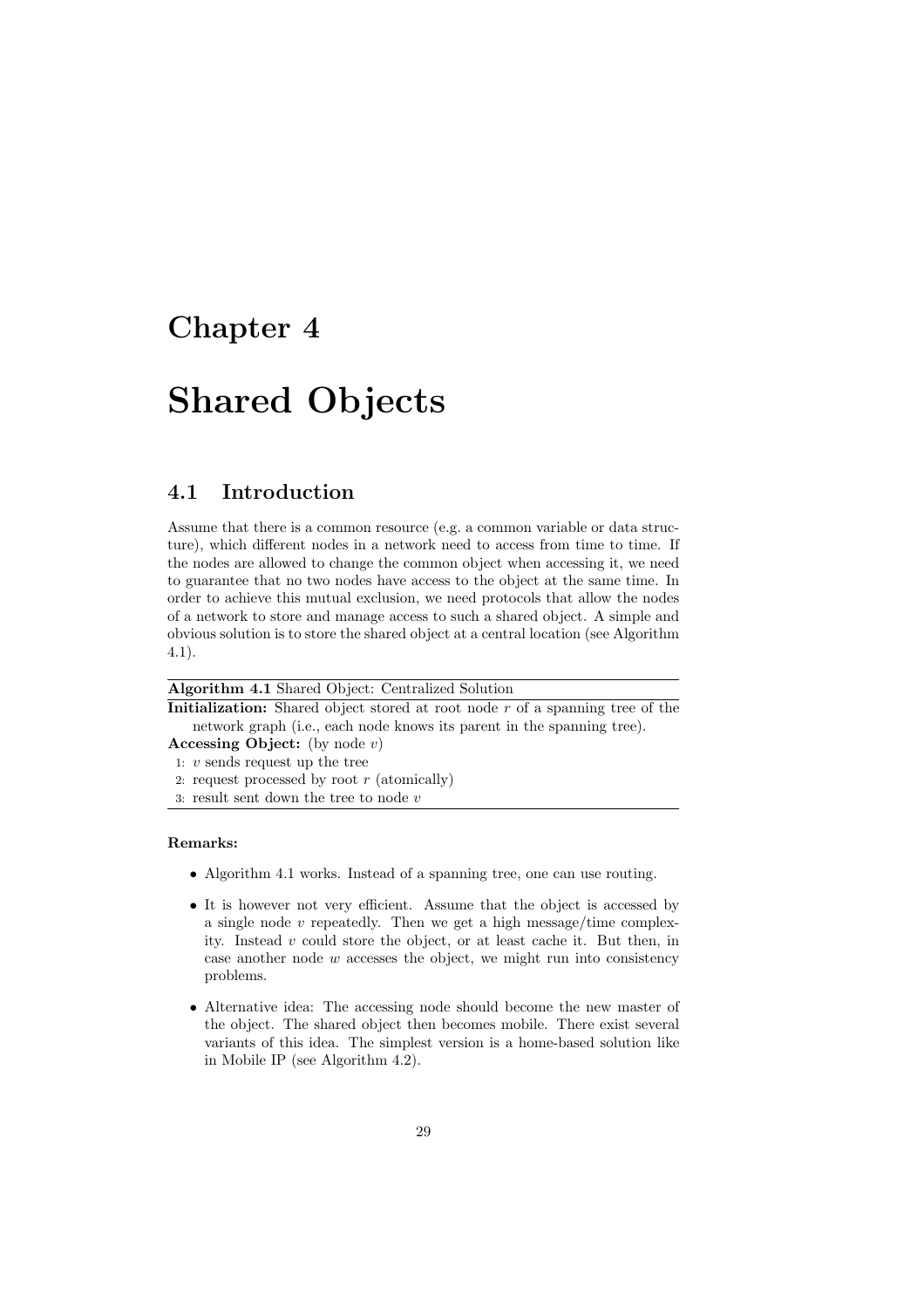#### Algorithm 4.2 Shared Object: Home-Based Solution

Initialization: An object has a home base (a node) that is known to every node. All requests (accesses to the shared object) are routed through the home base. Accessing Object: (by node *v*)

1: *v* acquires a lock at the home base, receives object.

#### Remarks:

• Home-based solutions suffer from the triangular routing problem. If two close-by nodes access the object on a rotating basis, all the traffic is routed through the potentially far away home-base.

#### 4.2 Arrow and Friends

We will now look at a protocol (called the Arrow algorithm) that always moves the shared object to the node currently accessing it without creating the triangular routing problem of home-based solutions. The protocol runs on a precomputed spanning tree. Assume that the spanning tree is rooted at the current position of the shared object. When a node *u* wants to access the shared object, it sends out a *find* request towards the current position of the object. While searching for the object, the edges of the spanning tree are redirected such that in the end, the spanning tree is rooted at *u* (i.e., the new holder of the object). The details of the algorithm are given by Algorithm 4.3. For simplicity, we assume that a node *u* only starts a find request if *u* is not currently the holder of the shared object and if *u* has finished all previous find requests (i.e., it is not currently waiting to receive the object).

#### Remarks:

- The parent pointers in Algorithm 4.3 are only needed for the find operation. Sending the variable to *u* in line 13 or to *w.*successor in line 23 is done using routing (on the spanning tree or on the underlying network).
- When we draw the parent pointers as arrows, in a quiescent moment (where no "find" is in motion), the arrows all point towards the node currently holding the variable (i.e., the tree is rooted at the node holding the variable)
- *•* What is really great about the Arrow algorithm is that it works in a completely asynchronous and concurrent setting (i.e., there can be many find requests at the same time).

Theorem 4.1. *(Arrow, Analysis) In an asynchronous, steady-state, and concurrent setting, a "find" operation terminates with message and time complexity D, where D is the diameter of the spanning tree.*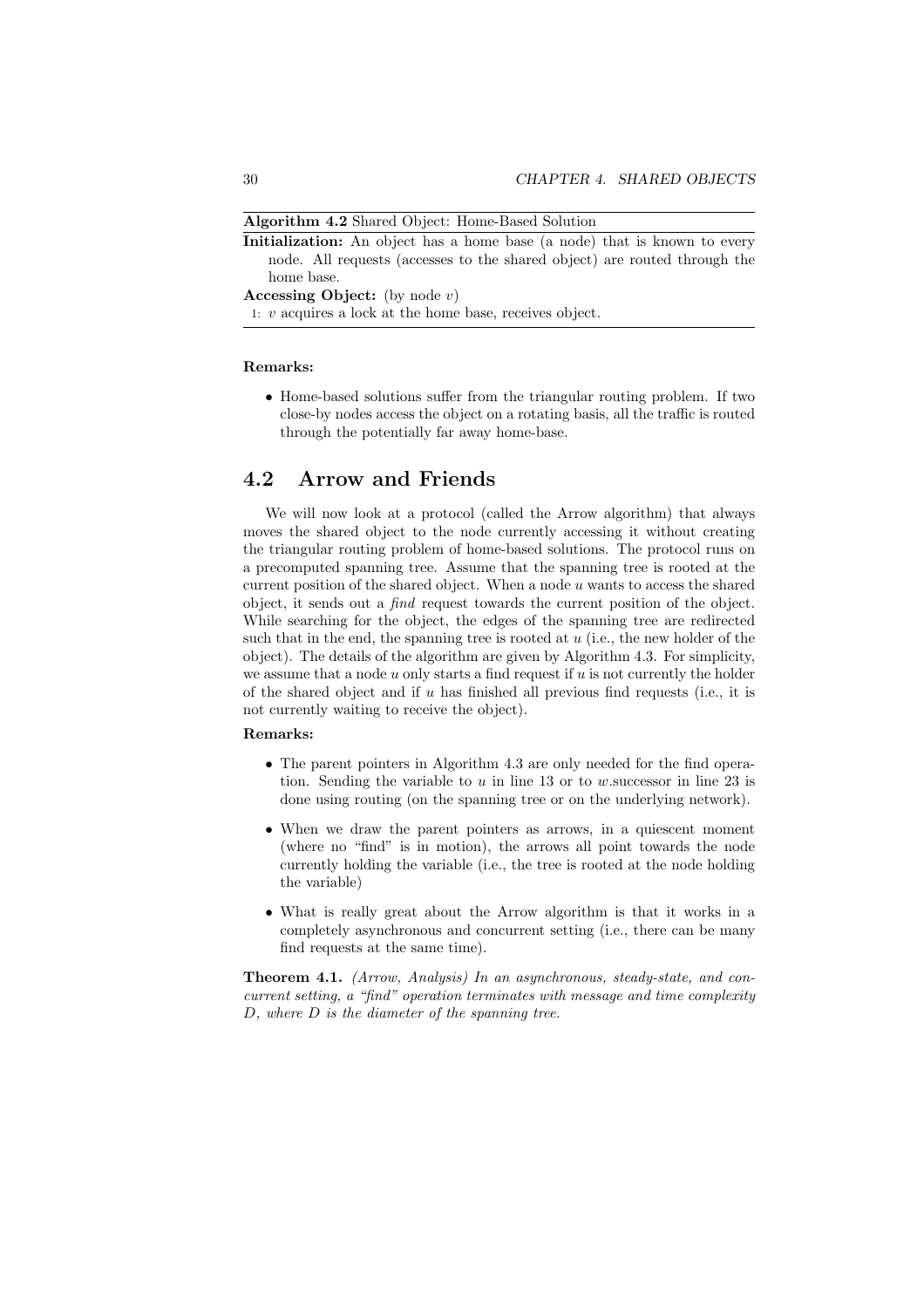Algorithm 4.3 Shared Object: Arrow Algorithm

- Initialization: As for Algorithm 4.1, we are given a rooted spanning tree. Each node has a pointer to its parent, the root  $r$  is its own parent. The variable is initially stored at *r*. For all nodes *v*, *v*.successor := **null**, *v*.wait := **false**.
- Start Find Request at Node *u*:

```
1: do atomically
 2: u sends "find by u" message to parent node
 3: u.\text{parent} := u4: u.wait := true
 5: end do
Upon w Receiving "Find by u" Message from Node v:
 6: do atomically
 7: if w.parent \neq w then<br>8: w sends "find by u"
        w sends "find by u" message to parent
 9: w.\text{parent} := v10: else
11: w.parent := v12: if not w.wait then
13: send variable to u // w holds var. but does not need it any more
14: else
```
- 15:  $w.\text{successor} := u$  //  $w \text{ will send variable to } u \text{ a.s. a.p.}$ 
	- 16: end if 17: end if

```
18: end do
```

```
Upon w Receiving Shared Object:
```
- 19: perform operation on shared object
- 20: do atomically

```
21: w \cdot \text{wait} := \text{false}
```
- 
- 22: **if** *w*.successor  $\neq$  **null then**<br>23: send variable to *w*.succes send variable to *w*.successor
- 24: *w.*successor := null
- 25: end if
- 26: end do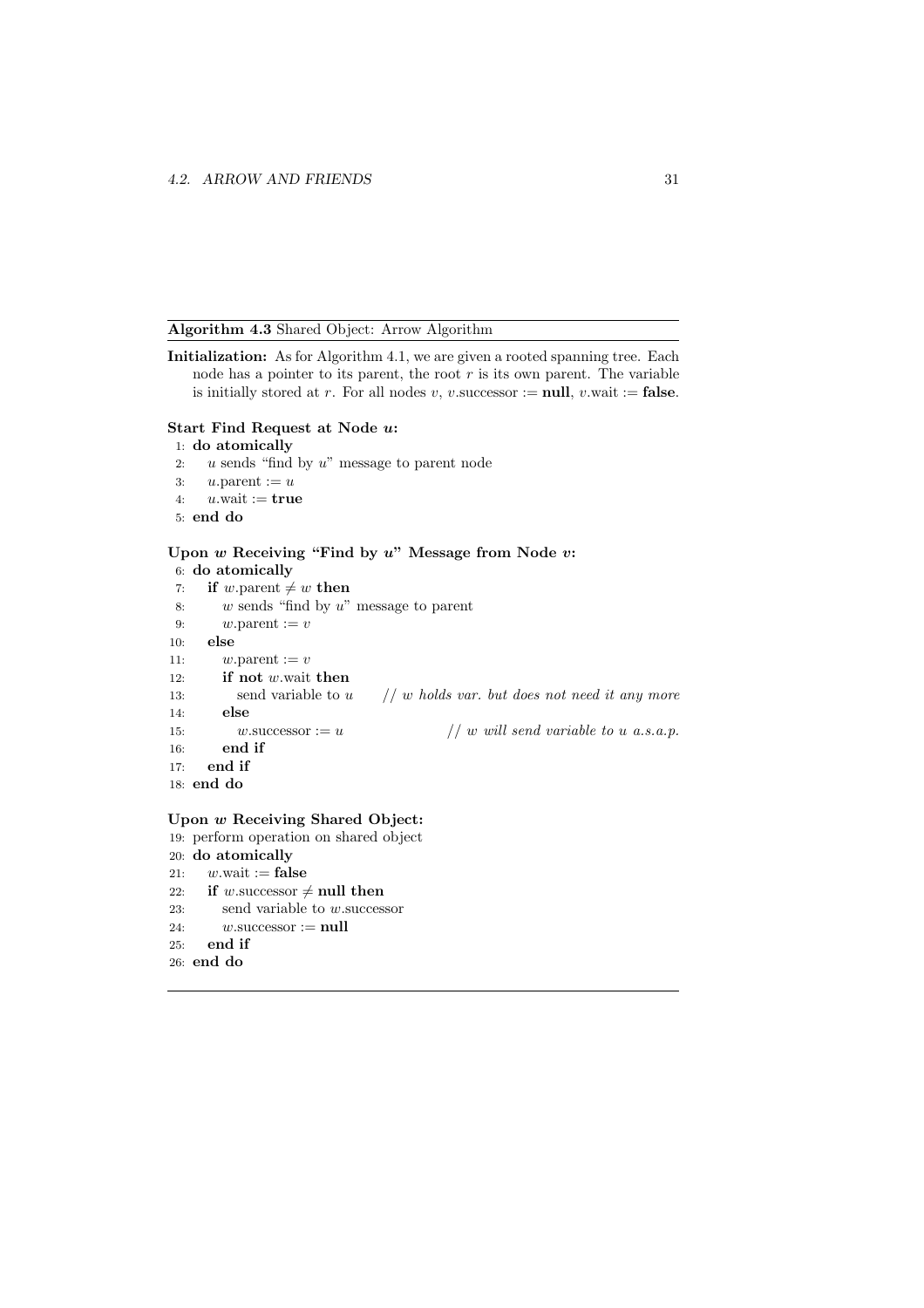Before proving Theorem 4.1, we prove the following lemma.

**Lemma 4.2.** An edge  $\{u, v\}$  of the spanning tree is in one of four states:

- *1.) Pointer from u to v (no message on the edge, no pointer from v to u)*
- *2.) Message on the move from u to v (no pointer along the edge)*
- *3.) Pointer from v to u (no message on the edge, no pointer from u to v)*
- *4.) Message on the move from v to u (no pointer along the edge)*

*Proof.* W.l.o.g., assume that initially the edge  $\{u, v\}$  is in state 1. With a message arrival at *u* (or if *u* starts a "find by *u*" request, the edge goes to state 2. When the message is received at *v*, *v* directs its pointer to *u* and we are therefore in state 3. A new message at  $v$  (or a new request initiated by  $v$ ) then brings the edge back to state 1.  $\Box$ 

*Proof of Theorem 4.1.* Since the "find" message will only travel on a static tree, it suffices to show that it will not traverse an edge twice. Suppose for the sake of contradiction that there is a first "find" message *f* that traverses an edge  $e = \{u, v\}$  for the second time and assume that *e* is the first edge that is traversed twice by  $f$ . The first time,  $f$  traverses  $e$ . Assume that  $e$  is first traversed from *u* to *v*. Since we are on a tree, the second time, *e* must be traversed from *v* to *u*. Because *e* is the first edge to be traversed twice, *f* must re-visit *e* before visiting any other edges. Right before *f* reaches *v*, the edge *e* is in state 2 (*f* is on the move) and in state 3 (it will immediately return with the pointer from *v* to *u*). This is a contradiction to Lemma 4.2.  $\Box$ 

#### Remarks:

- *•* Finding a good tree is an interesting problem. We would like to have a tree with low stretch, low diameter, low degree, etc.
- It seems that the Arrow algorithm works especially well when lots of "find" operations are initiated concurrently. Most of them will find a "close-by" node, thus having low message/time complexity. For the sake of simplicity we analyze a synchronous system.

Theorem 4.3. *(Arrow, Concurrent Analysis) Let the system be synchronous. Initially, the system is in a quiescent state. At time* 0*, a set S of nodes initiates a* "find" operation. The message complexity of all "find" operations is  $O(\log |S| \cdot$ *m*<sup>\*</sup>) where  $m$ <sup>\*</sup> *is the message complexity of an optimal (with global knowledge) algorithm on the tree.*

*Proof Sketch.* Let *d* be the minimum distance of any node in *S* to the root. There will be a node  $u_1$  at distance  $d$  from the root that reaches the root in *d* time steps, turning all the arrows on the path to the root towards *u*1. A node *u*<sup>2</sup> that finds (is queued behind) *u*<sup>1</sup> cannot distinguish the system from a system where there was no request  $u_1$ , and instead the root was initially located at  $u_1$ . The message cost of  $u_2$  is consequentially the distance between *u*<sup>1</sup> and *u*<sup>2</sup> on the spanning tree. By induction the total message complexity is exactly as if a collector starts at the root and then "greedily" collects tokens located at the nodes in *S* (greedily in the sense that the collector always goes towards the closest token). Greedy collecting the tokens is not a good strategy in general because it will traverse the same edge more than twice in the worst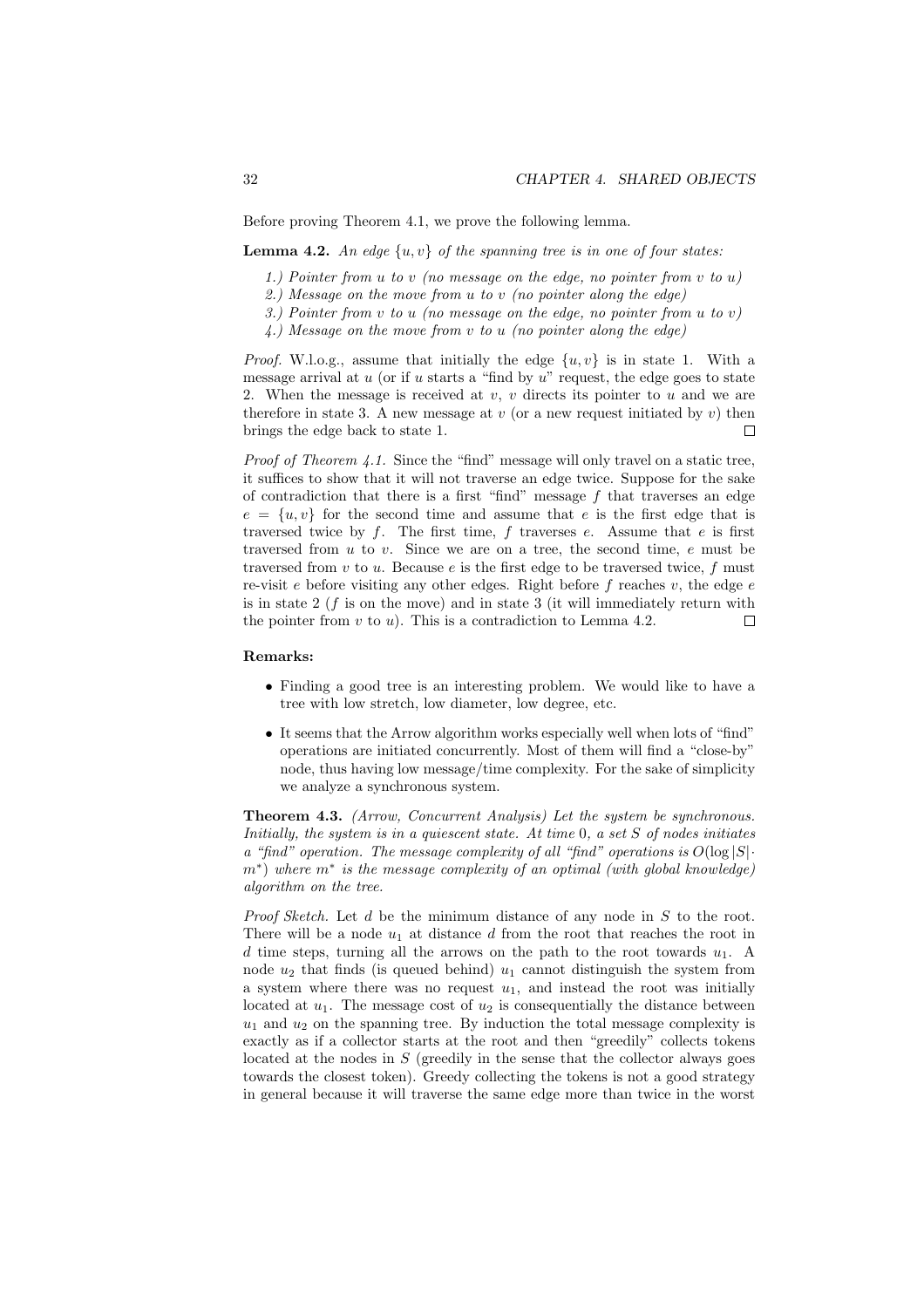case. An asymptotically optimal algorithm can also be translated into a depthfirst-search collecting paradigm, traversing each edge at most twice. In another area of computer science, we would call the Arrow algorithm a nearest-neighbor TSP heuristic (without returning to the start/root though), and the optimal algorithm TSP-optimal. It was shown that nearest-neighbor has a logarithmic overhead, which concludes the proof.  $\Box$ 

#### Remarks:

- *•* An average request set *S* on a not-too-bad tree gives usually a much better bound. However, there is an almost tight  $\log |S| / \log \log |S|$  worst-case example.
- It was recently shown that Arrow can do as good in a dynamic setting (where nodes are allowed to initiate requests at any time). In particular the message complexity of the dynamic analysis can be shown to have a log *D* overhead only, where *D* is the diameter of the spanning tree (note that for logarithmic trees, the overhead becomes log log *n*).
- What if the spanning tree is a star? Then with Theorem 4.1, each find will terminate in 2 steps! Since also an optimal algorithm has message cost 1, the algorithm is 2-competitive. . . ? Yes, but because of its high degree the star center experiences contention. . . It can be shown that the contention overhead is at most proportional to the largest degree  $\Delta$  of the spanning tree.
- Thought experiment: Assume a balanced binary spanning tree—by Theorem 4.1, the message complexity per operation is log *n*. Because a binary tree has maximum degree 3, the time per operation therefore is at most 3 log *n*.
- *•* There are better and worse choices for the spanning tree. The stretch of an edge  $\{u, v\}$  is defined as distance between *u* and *v* in a spanning tree. The maximum stretch of a spanning tree is the maximum stretch over all edges. A few years ago, it was shown how to construct spanning trees that are *O*(log *n*)-stretch-competitive.

What if most nodes just want to read the shared object? Then it does not make sense to acquire a lock every time. Instead we can use caching (see Algorithm 4.4).

Theorem 4.4. *Algorithm 4.4 is correct. More surprisingly, the message complexity is* 3*-competitive (at most a factor* 3 *worse than the optimum).*

*Proof.* Since the accesses do not overlap by definition, it suffices to show that between two writes, we are 3-competitive. The sequence of accessing nodes is  $w_0, r_1, r_2, \ldots, r_k, w_1$ . After  $w_0$ , the object is stored at  $w_0$  and not cached anywhere else. All reads cost twice the smallest subtree *T* spanning the write  $w_0$  and all the reads since each read only goes to the first copy. The write  $w_1$ costs  $T$  plus the path  $P$  from  $w_1$  to  $T$ . Since any data management scheme must use an edge in *T* and *P* at least once, and our algorithm uses edges in *T* at most 3 times (and in *P* at most once), the theorem follows. $\Box$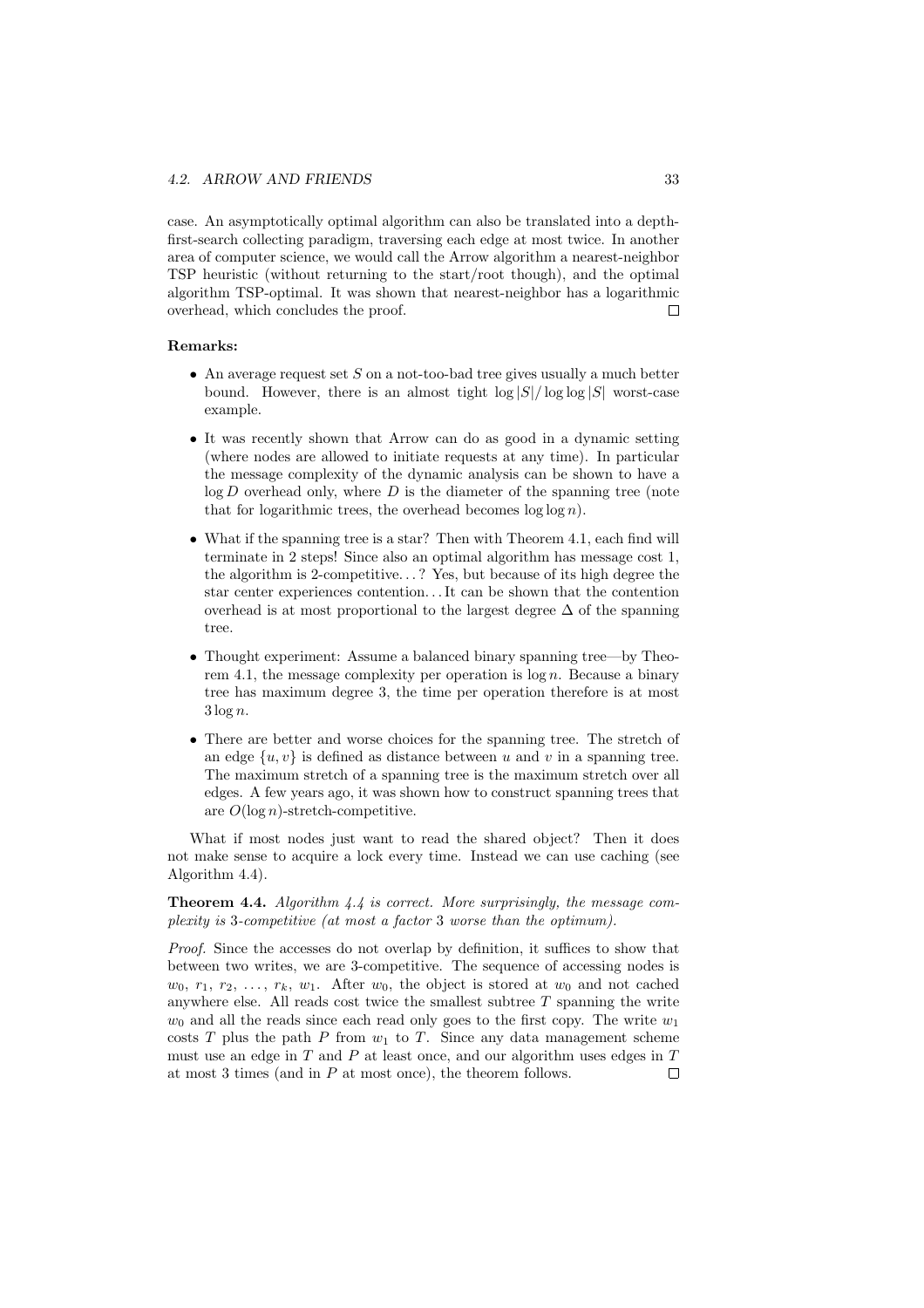#### Algorithm 4.4 Shared Object: Read/Write Caching

- Nodes can either read or write the shared object. For simplicity we first assume that reads or writes do not overlap in time (access to the object is sequential).
- Nodes store three items: a parent pointer pointing to one of the neighbors (as with Arrow), and a cache bit for each edge, plus (potentially) a copy of the object.
- Initially the object is stored at a single node *u*; all the parent pointers point towards *u*, all the cache bits are false.
- When initiating a read, a message follows the arrows (this time: without inverting them!) until it reaches a cached version of the object. Then a copy of the object is cached along the path back to the initiating node, and the cache bits on the visited edges are set to true.
- *•* A write at *u* writes the new value locally (at node *u*), then searches (follow the parent pointers and reverse them towards *u*) a first node with a copy. Delete the copy and follow (in parallel, by flooding) all edge that have the cache flag set. Point the parent pointer towards *u*, and remove the cache flags.

#### Remarks:

- *•* Concurrent reads are not a problem, also multiple concurrent reads and one write work just fine.
- *•* What about concurrent writes? To achieve consistency writes need to invalidate the caches before writing their value. It is claimed that the strategy then becomes 4-competitive.
- *•* Is the algorithm also time competitive? Well, not really: The optimal algorithm that we compare to is usually offline. This means it knows the whole access sequence in advance. It can then cache the object before the request even appears!
- *•* Algorithms on trees are often simpler, but have the disadvantage that they introduce the extra stretch factor. In a ring, for example, any tree has stretch  $n - 1$ ; so there is always a bad request pattern.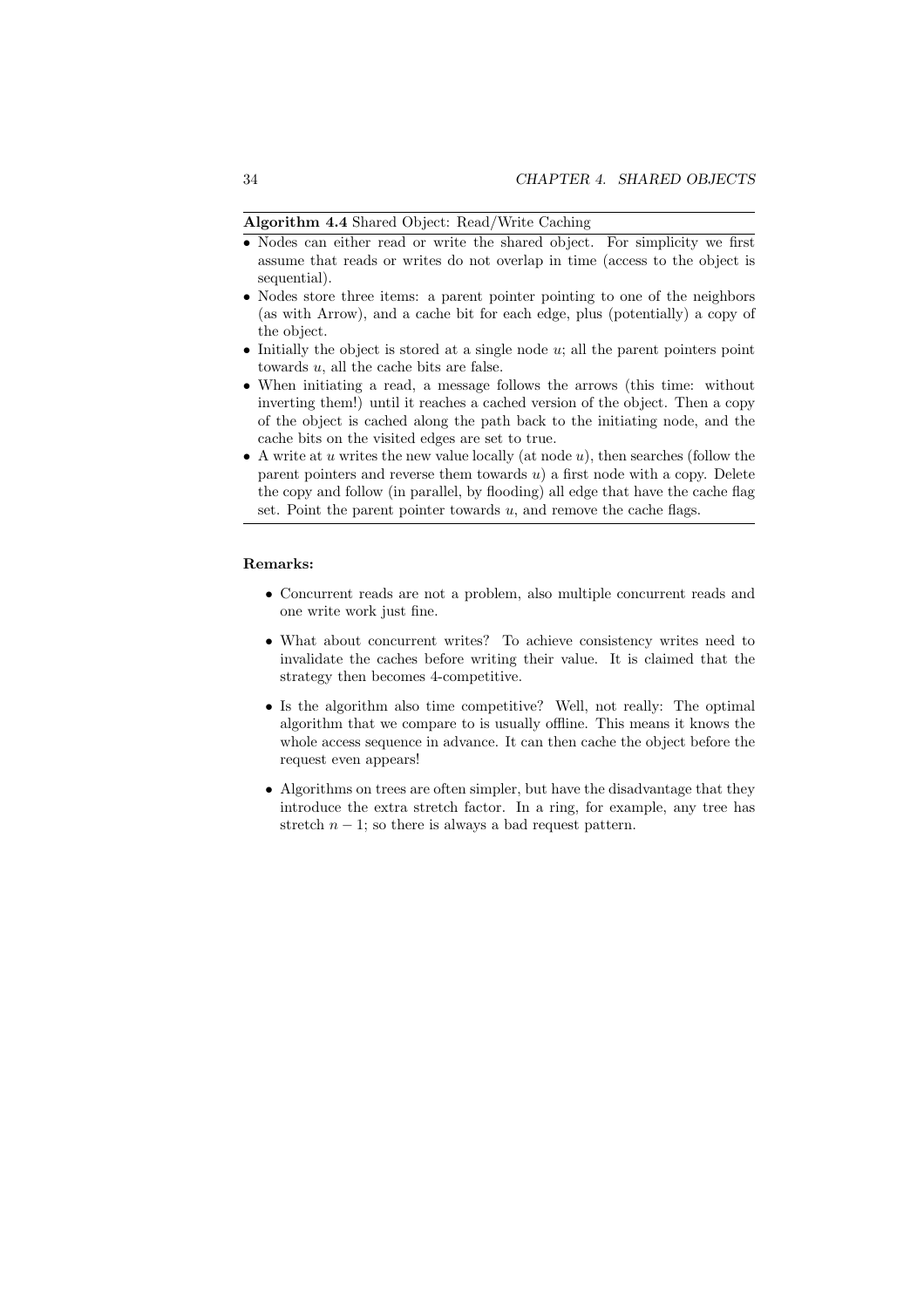#### Algorithm 4.5 Shared Object: Pointer Forwarding

|                                  | <b>Initialization:</b> Object is stored at root r of a precomputed spanning tree T (as |
|----------------------------------|----------------------------------------------------------------------------------------|
|                                  | in the Arrow algorithm, each node has a parent pointer pointing towards                |
| the object).                     |                                                                                        |
| Accessing Object: (by node $u$ ) |                                                                                        |
|                                  |                                                                                        |

- 1: follow parent pointers to current root *r* of *T*
- 2: send object from *r* to *u*
- 3:  $r.\text{parent} := u$ ;  $u.\text{parent} := u$ ;  $\frac{u}{u}$  *is the new root*

#### Algorithm 4.6 Shared Object: Ivy

Initialization: Object is stored at root *r* of a precomputed spanning tree *T* (as before, each node has a parent pointer pointing towards the object). For simplicity, we assume that accesses to the object are sequential. Start Find Request at Node *u*: 1: *u* sends "find by *u*" message to parent node 2:  $u$ .parent :=  $u$ Upon *v* receiving "Find by *u*" Message: 3: if *v*.parent = *v* then 4: send object to *u* 5: else 6: send "find by *u*" message to *v.*parent 7: end if

# 4.3 Ivy and Friends

In the following we study algorithms that do not restrict communication to a tree. Of particular interest is the special case of a complete graph (clique). A simple solution for this case is given by Algorithm 4.5.

8: *v*.parent := *u* // *u will become the new root* 

#### Remarks:

- *•* If the graph is not complete, routing can be used to find the root.
- *•* Assume that the nodes line up in a linked list. If we always choose the first node of the linked list to acquire the object, we have message/time complexity *n*. The new topology is again a linearly linked list. Pointer forwarding is therefore bad in a worst-case.
- *•* If edges are not FIFO, it can even happen that the number of steps is unbounded for a node having bad luck. An algorithm with such a property is named "not fair," or "not wait-free." (Example: Initially we have the list  $4 \rightarrow 3 \rightarrow 2 \rightarrow 1$ ; 4 starts a find; when the message of 4 passes 3, 3 itself starts a find. The message of 3 may arrive at 2 and then 1 earlier, thus the new end of the list is  $2 \rightarrow 1 \rightarrow 3$ ; once the message of 4 passes 2, the game re-starts.)

There seems to be a natural improvement of the pointer forwarding idea. Instead of simply redirecting the parent pointer from the old root to the new root, we can redirect all the parent pointers of the nodes on the path visited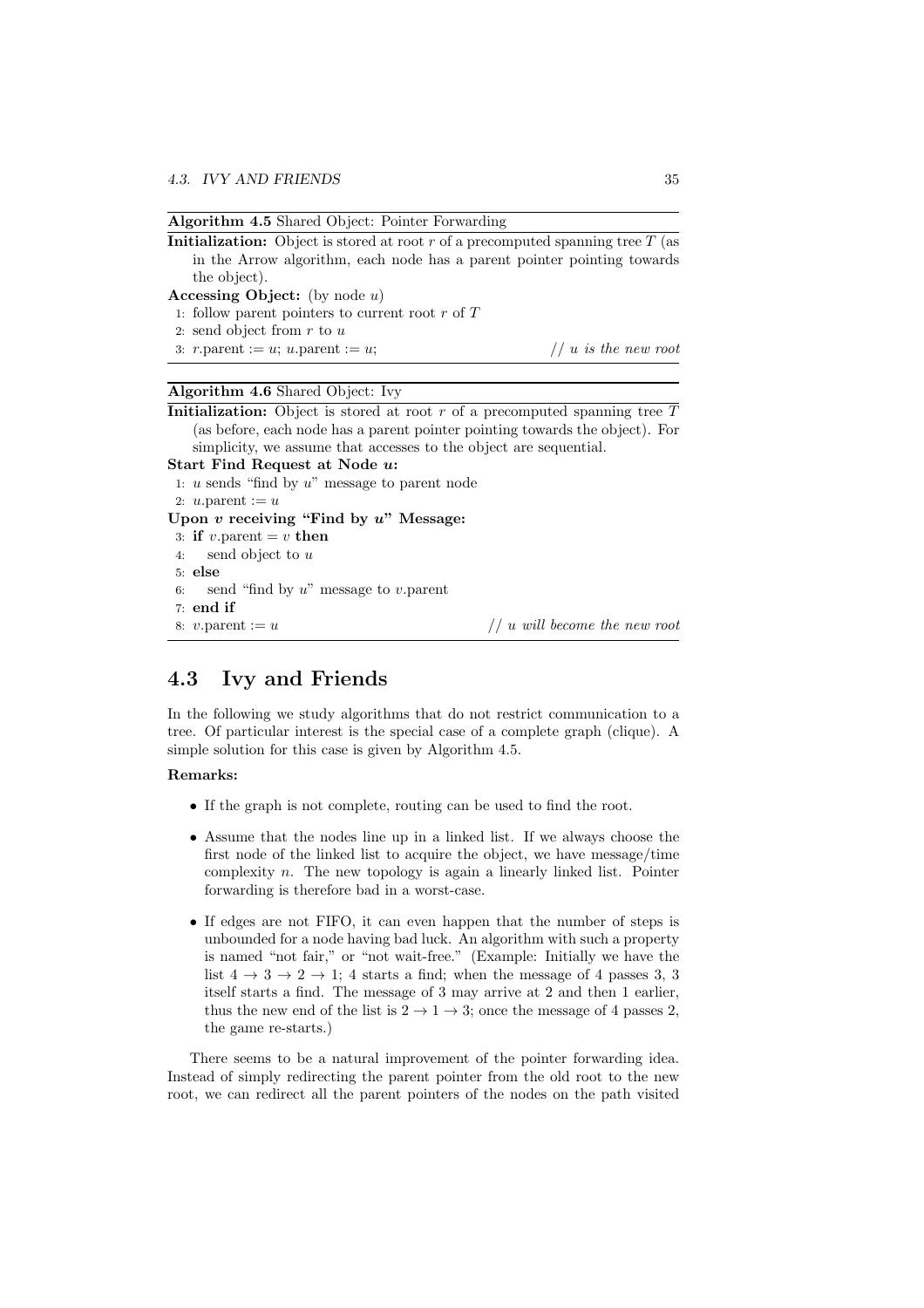

Figure 4.1: Reversal of the path  $x_0, x_1, x_2, x_3, x_4, x_5$ .

during a find message to the new root. The details are given by Algorithm 4.6. Figure 4.1 shows how the pointer redirecting affects a given tree (the right tree results from a find request started at node  $x_0$  on the left tree).

#### Remarks:

*•* Also with Algorithm 4.6, we might have a bad linked list situation. However, if the start of the list acquires the object, the linked list turns into a star. As the following theorem will show, the search paths are not long on average. Since paths sometimes can be bad, we will need amortized analysis.

Theorem 4.5. *If the initial tree is a star, a find request of Algorithm 4.6 needs at most* log *n steps on average, where n is the number of processors.*

*Proof.* All logarithms in the following proof are to base 2. We assume that accesses to the shared object are sequential. We use a potential function argument. Let  $s(u)$  be the size of the subtree rooted at node  $u$  (the number of nodes in the subtree including  $u$  itself). We define the potential  $\Phi$  of the whole tree *T* as (*V* is the set of all nodes)

$$
\Phi(T) = \sum_{u \in V} \frac{\log s(u)}{2}.
$$

Assume that the path traversed by the  $i^{th}$  operation has length  $k_i$ , i.e., the  $i^{th}$ operation redirects  $k_i$  pointers to the new root. Clearly, the number of steps of the  $i^{th}$  operation is proportional to  $k_i$ . We are interested in the cost of  $m$ consecutive operations,  $\sum_{i=1}^{m} k_i$ .

Let  $T_0$  be the initial tree and let  $T_i$  be the tree after the  $i^{th}$  operation. Further, let  $a_i = k_i - \Phi(T_{i-1}) + \Phi(T_i)$  be the *amortized cost* of the *i*<sup>th</sup> operation. We have

$$
\sum_{i=1}^{m} a_i = \sum_{i=1}^{m} (k_i - \Phi(T_{i-1}) + \Phi(T_i)) = \sum_{i=1}^{m} k_i - \Phi(T_0) + \Phi(T_m).
$$

For any tree *T*, we have  $\Phi(T) \geq \log(n)/2$ . Because we assume that  $T_0$  is a star, we also have  $\Phi(T_0) = \log(n)/2$ . We therefore get that

$$
\sum_{i=1}^{m} a_i \ge \sum_{i=1}^{m} k_i.
$$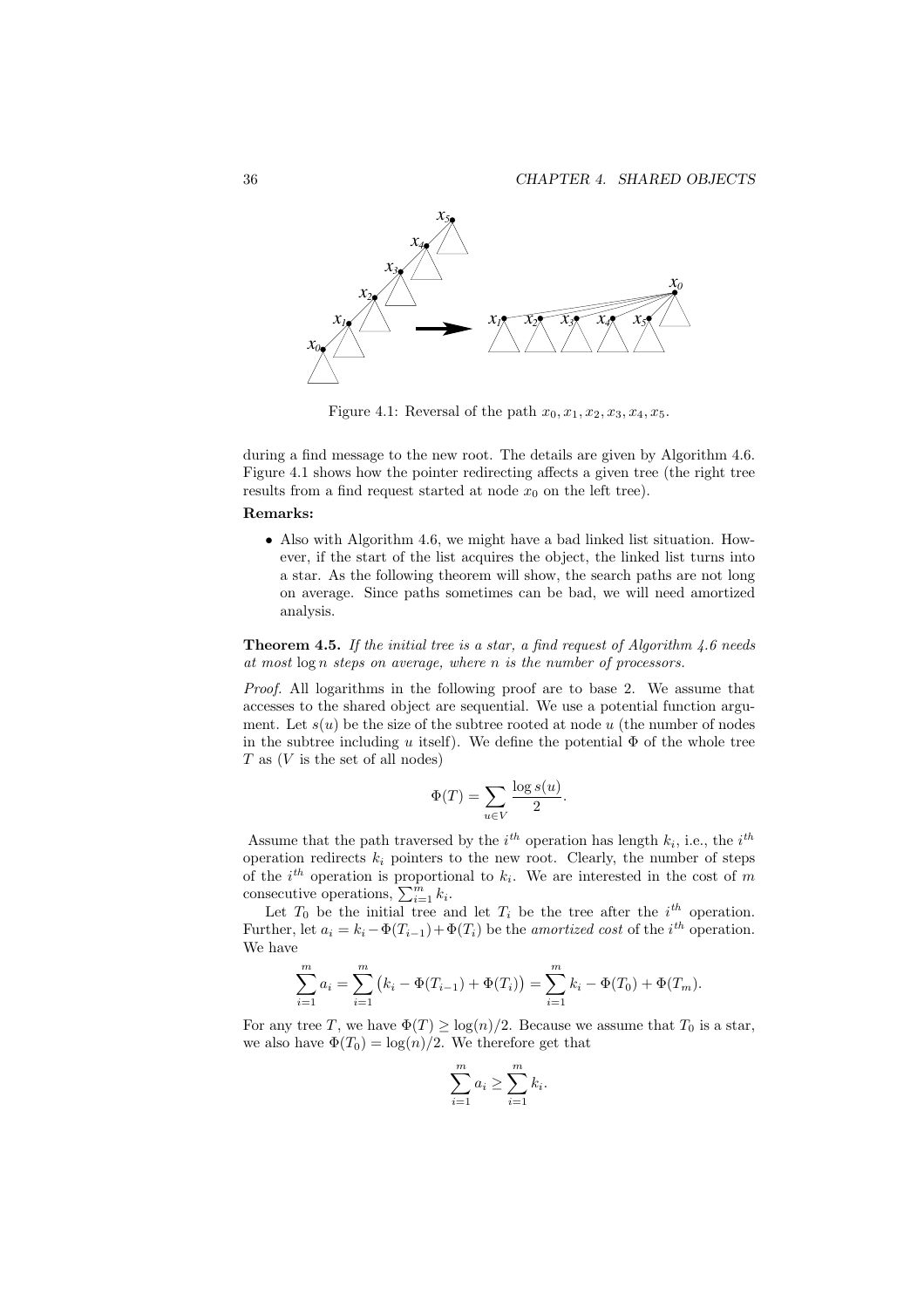#### *4.3. IVY AND FRIENDS* 37

Hence, it suffices to upper bound the amortized cost of every operation. We thus analyze the amortized cost  $a_i$  of the  $i^{th}$  operation. Let  $x_0, x_1, x_2, \ldots, x_{k_i}$ be the path that is reversed by the operation. Further for  $0 \leq j \leq k_i$ , let  $s_j$  be the size of the subtree rooted at  $x_j$  before the reversal. The size of the subtree rooted at  $x_0$  after the reversal is  $s_{k_i}$  and the size of the one rooted at  $x_j$  after the reversal, for  $1 \leq j \leq k_i$ , is  $s_j - s_{j-1}$  (see Figure 4.1). For all other nodes, the sizes of their subtrees are the same, therefore the corresponding terms cancel out in the ammortized cost  $a_i$ . We can thus write  $a_i$  as

$$
a_i = k_i - \left(\sum_{j=0}^{k_i} \frac{1}{2} \log s_j\right) + \left(\frac{1}{2} \log s_{k_i} + \sum_{j=1}^{k_i} \frac{1}{2} \log(s_j - s_{j-1})\right)
$$
  
=  $k_i + \frac{1}{2} \cdot \sum_{j=0}^{k_i-1} \left(\log(s_{j+1} - s_j) - \log s_j\right)$   
=  $k_i + \frac{1}{2} \cdot \sum_{j=0}^{k_i-1} \log \left(\frac{s_{j+1} - s_j}{s_j}\right).$ 

For  $0 \leq j \leq k_i - 1$ , let  $\alpha_j = s_{j+1}/s_j$ . Note that  $s_{j+1} > s_j$  and thus that  $\alpha_j > 1$ . Further note, that  $(s_{j+1} - s_j)/s_j = \alpha_j - 1$ . We therefore have that

$$
a_i = k_i + \frac{1}{2} \cdot \sum_{j=0}^{k_i - 1} \log(\alpha_j - 1)
$$
  
= 
$$
\sum_{j=0}^{k_i - 1} \left( 1 + \frac{1}{2} \log(\alpha_j - 1) \right).
$$

For  $\alpha > 1$ , it can be shown that  $1 + \log(\alpha - 1)/2 \le \log \alpha$  (see Lemma 4.6). From this inequality, we obtain

$$
a_i \leq \sum_{j=0}^{k_i-1} \log \alpha_j = \sum_{j=0}^{k_i-1} \log \frac{s_{j+1}}{s_j} = \sum_{j=0}^{k_i-1} (\log s_{j+1} - \log s_j)
$$
  
=  $\log s_{k_i} - \log s_0 \leq \log n$ ,

because  $s_{k_i} = n$  and  $s_0 \geq 1$ . This concludes the proof.

**Lemma 4.6.** *For*  $\alpha > 1$ ,  $1 + \log((\alpha - 1)/2) \le \log \alpha$ .

*Proof.* The claim can be verified by the following chain of reasoning:

$$
0 \leq (\alpha - 2)^2
$$
  
\n
$$
0 \leq \alpha^2 - 4\alpha + 4
$$
  
\n
$$
4(\alpha - 1) \leq \alpha^2
$$
  
\n
$$
\log_2 (4(\alpha - 1)) \leq \log_2 (\alpha^2)
$$
  
\n
$$
2 + \log_2(\alpha - 1) \leq 2 \log_2 \alpha
$$
  
\n
$$
1 + \frac{1}{2} \log_2(\alpha - 1) \leq \log_2 \alpha.
$$

 $\Box$ 

 $\Box$